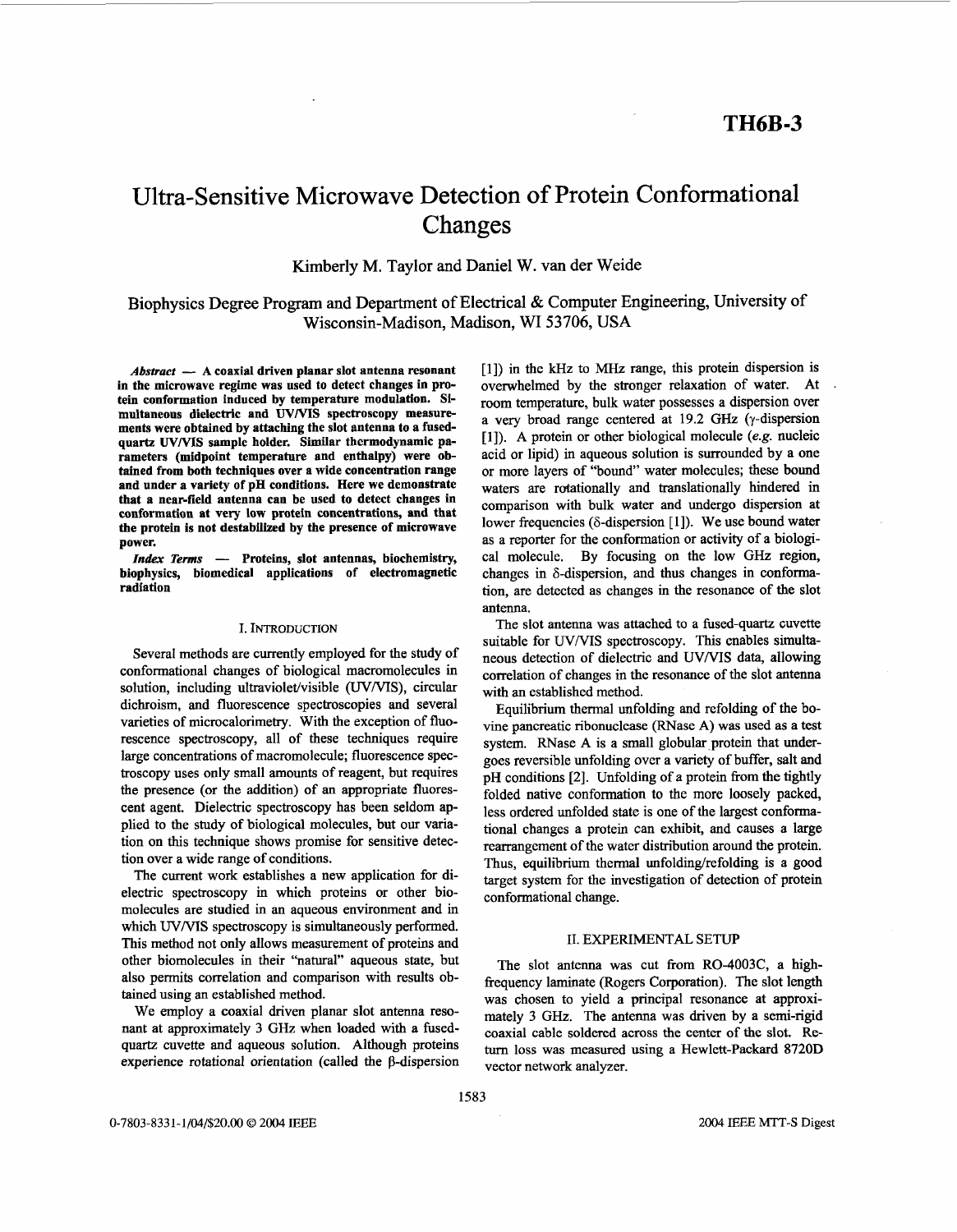RNase **A** solutions were prepared in one of the two buffers: I) **50** mM glycine/HCl, 100 mM NaCl for pH **2-**  3.5; or 2) 50 mM sodium acetic/acetic acid, 100 mM NaCl for pH **4-5.** All solutions were dialyzed exhaustively before use. Protein concentration was determined by absorbance at  $278$  nm for concentrations above 1  $\mu$ M [2]; lower concentrations were measured using a modified Lowry assay **[3]** (Pierce Biotechnology, Inc.). Thermal unfolding was monitored spectrophotometrically at **288**  nm <sup>[2]</sup> using a Hewlett-Packard 8452A diode-array spec-



Figure 1: Representative return loss spectra for 78  $\mu$ M RNase A at pH **3.5.** From bottom to top, the temperatures are **19.78, 39.55,59.30 and 78.96** *"C.* 

trophotometer.



Figure 2: Variation in peak position vs. temperature for **a** selected peak. Protein concentration **and** pH are the same **as** in figure 1. Error **bars** indicate the uncertainty in peak position from the fit of the return loss spectrum to Lorentzians.

## 111. **ANALYSIS AND RESULTS**

## *A. Return loss spectra and analysis*

Representative return loss spectra recorded at selected temperatures for a solution of 78  $\mu$ M RNase A in 50 mM glycinehydrochloric acid, 100 mM NaC1, pH **3.5** are shown in Figure 1. The general shape of the return loss spectra was invariant: a large resonance at approximately 3 *GHz,* with multiple side resonances. The spectra displayed temperature-dependent changes in both amplitude and frequency. Unfolding was 100% reversible (data not shown).

Return loss spectra were analyzed by fitting the spectrum at each temperature to a fixed number of Lorentzian peaks. The temperature-dependent behavior of a single peak could then be observed by plotting its position versus temperature. Some peaks exhibited sigmoidal temperature-dependent behavior characteristic of cooperative protein unfolding (see Figure **2).** These sigmoidal peaks were subjected to a baseline-free analysis **[4]** that yielded **miti**point temperature  $(T_m, \text{ defined as the temperature at which})$ **50%** of the protein molecules are unfolded) **and** van't Hoff enthalpy  $(\Delta H_m)$ , defined as the heat released during the unfolding event, or the heat absorbed during refolding). These values of  $T_m$  and  $\Delta H_m$  are very similar to those obtained from concurrent spectrophotometric assays of unfolding/refolding (see Figure 3).

The sigmoidal peaks observed in protein solutions are absent when buffer is heated and cooled under the same conditions (data not shown). We conclude that the **sig**moidal peak behavior is a reflection of protein conforrnational change, and not **an** artifact of the experimental conditions.

#### *B. Concentration dependence*

Unfolding/refolding assays at concentrations from 19pM to 680 **pM** were performed. For concentrations above **8.8 pM,** simultaneous **WNIS** absorbance was also recorded; the absorbance was too small for accurate measurement below **8.8 pM.** These experiments served two purposes: 1) to test for microwave-related destabilization at low concentrations; **2)** to establish the limits of sensitivity of the slot antenna system.

Since RNase A is a monomeric protein known to **ua**dergo two-state unfolding, no concentration-related variation of  $T_m$  or  $\Delta H_m$ , such as would occur with multimeric proteins, was expected. Any concentration-related variation in these thermodynamic parameters was therefore due to the effects of microwave power.

The average midpoint temperature over this concentration range was  $52.25 \pm 3.44$  °C. No concentration-depen-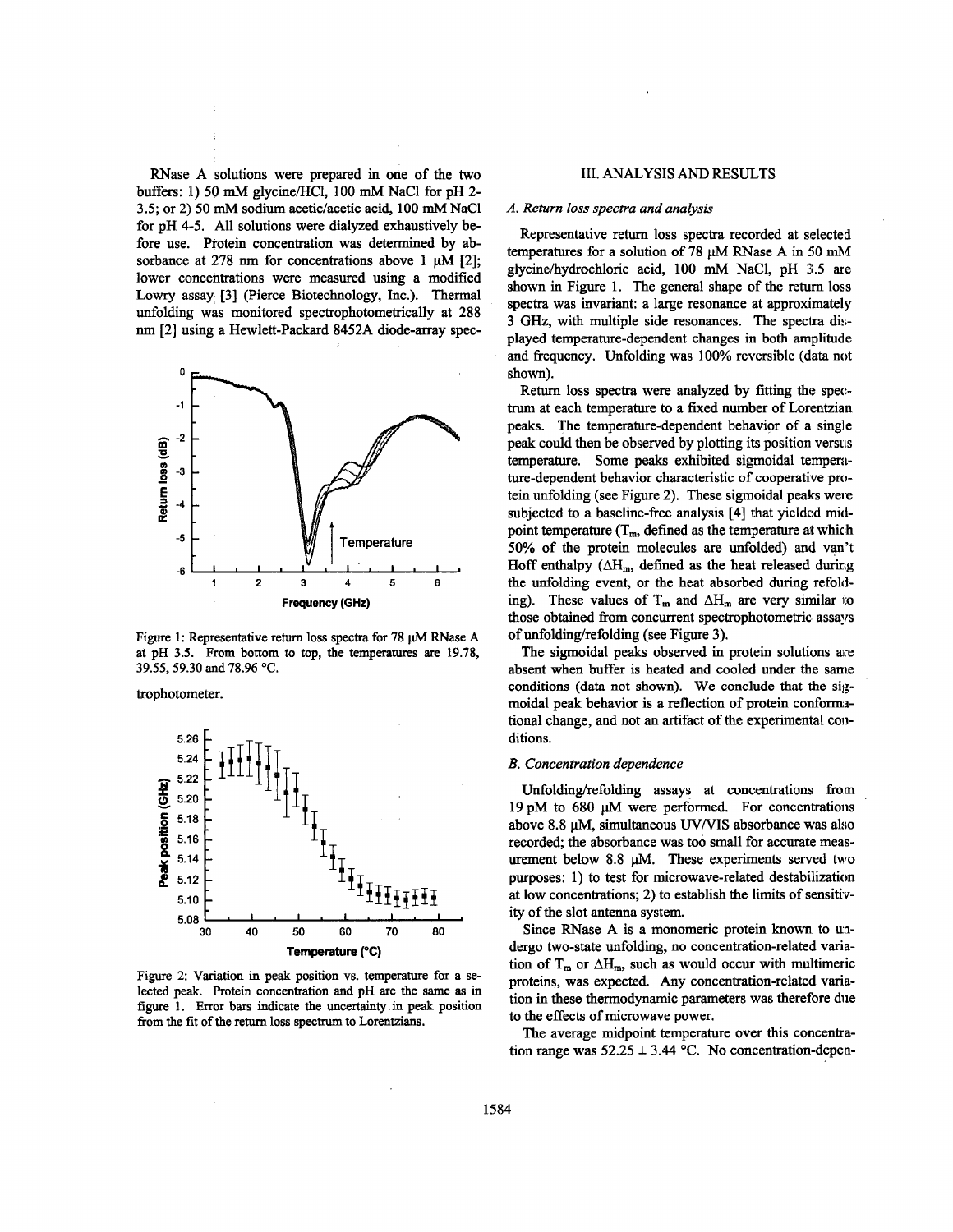

Figure 3: Analysis of peak positions from Figure 2 (solid symbols) and *UV/VIS* absorbance data (open symbols). Thermodynamic parameters from the peak position data were  $T_m$  equals 51.38  $\pm$  1.37°C and  $\Delta H_m$  equal to 47.67  $\pm$  5.83 kcal/mol. For the UV/VIS data,  $T_m$  was 53.44  $\pm$  0.60 °C and  $\Delta H_m$  was 67.35  $\pm$  $3.00$  kcal/mol.

dent increase or decrease in  $T_m$  was detected. The large error is probably due to increased experimental error at low concentrations. The average van't Hoff enthalpy was  $50.83 \pm 4.81$  kcal/mol. These figures compare well with midpoint temperature  $(54.01 \pm 0.57 \degree C)$  and enthalpy  $(73.39 \pm 8.54 \text{ kcal/mol})$  determined under the same conditions from UV/VIS spectroscopy. Thus we observed reliable data at concentrations several orders of magnitude lower than could be observed using standard methods such as UV/VIS or circular dichroism spectroscopy.

## *C. pH dependence*

The midpoint temperature and enthalpy of RNase A are **known** to decrease with pH for pH values in the range **2.5**  to 5 **[5].** This pH series fulfills two purposes: 1) to provide more evidence that the apparent dependence of peak position on protein conformation is not an effect limited to the specific conditions used in the previous experiments; 2) to allow estimation of the accuracy of the enthalpy measurements through determination of the heat capacity,  $\Delta C_{\rm o}$ , defined as the slope of  $\Delta H_{\rm m}$  vs. T<sub>m</sub>.

Values of  $T_m$  and  $\Delta H_m$  determined for *UV/VIS* and concurrent return loss measurements are shown in Table I. The expected pH-dependent variation in thermodynamic parameters is observed; the UV/VIS data compares well with published reports *[5].* With the exception of the data at **pH 2.5,** midpoint temperature determined from return loss data is generally lower than that determined from  $UV/VIS$  absorbance; the average  $T_m$  decrease is approximately 3 °C. The enthalpy determined from return loss is also generally lower than that determined from *UVMS*  absorbance. However, both sets of thermodynamic parameters yield good values of  $\Delta C_p$ : 0.79 kcal mol<sup>-1</sup> K<sup>-1</sup> for the UV/VIS data and  $1.44$  kcal mol<sup>-1</sup> K<sup>-1</sup> for the return loss data. The published value of  $\Delta C_p$  (assumed temperature-invariant) is 1.15 kcal mol<sup>-1</sup> K<sup>-1</sup> [5].

## IV. CONCLUSIONS

A coaxial-driven slot antenna has been demonstrated as a viable method for ultra-sensitive detection of changes in protein conformation. This system was used to assay the equilibrium thermal unfolding/refolding of RNase A. Return loss spectra were fitted to a series of Lorentzian peaks. The positions of selected Lorentzian peaks exhibited sigmoidal behavior with temperature. Thermodynamic parameters (midpoint temperature and van't Hoff enthalpy) obtained from return loss data **are** similar to those from UV/VIS absorbance.

Protein conformational change could be detected using the slot antenna at concentrations as low as **19** pM. This is nearly 6 orders of magnitude lower than the lowest concentration observable using *UV/VIS* absorbance (approximately 8.8  $\mu$ M). Of the common techniques used for protein conformational studies, only fluorescence spectroscopy can be used at concentrations this low. Fluorescence spectroscopy requires either the presence **of,** or labeling of the protein with, suitable fluorescent agents. *An*  advantage of our technique is that labeling is not required

| pH  | <b>UV/VIS</b>    |                         | <b>Return loss</b> |                         |
|-----|------------------|-------------------------|--------------------|-------------------------|
|     | $T_m$ (°C)       | $\Delta H_m$ (kcal/mol) | $T_m$ (°C)         | $\Delta H_m$ (kcal/mol) |
| 2.5 | $39.21 \pm 0.30$ | $56.06 \pm 2.18$        | $42.12 \pm 1.54$   | $22.56 \pm 7.23$        |
| 3.0 | $46.77 \pm 0.45$ | $53.20 \pm 0.61$        | $46.34 \pm 1.00$   | $63.02 \pm 4.15$        |
| 3.5 | $54.01 \pm 0.64$ | $69.79 \pm 7.28$        | $53.13 \pm 2.69$   | $53.40 \pm 21.16$       |
| 4.0 | $62.01 \pm 2.85$ | $70.73 \pm 18.24$       | $56.00 \pm 1.28$   | $64.94 \pm 11.49$       |
| 4.5 | $63.56 \pm 0.76$ | $68.48 \pm 4.76$        | $60.25 \pm 5.53$   | $60.62 \pm 23.78$       |
| 5.0 | $63.00 \pm 0.77$ | $76.44 \pm 10.31$       | $57.29 \pm 1.29$   | $51.43 \pm 12.15$       |

TABLE I VARIATION OF MDPOINT TEMPERATURE *AND* ENTHALPY WITH PH